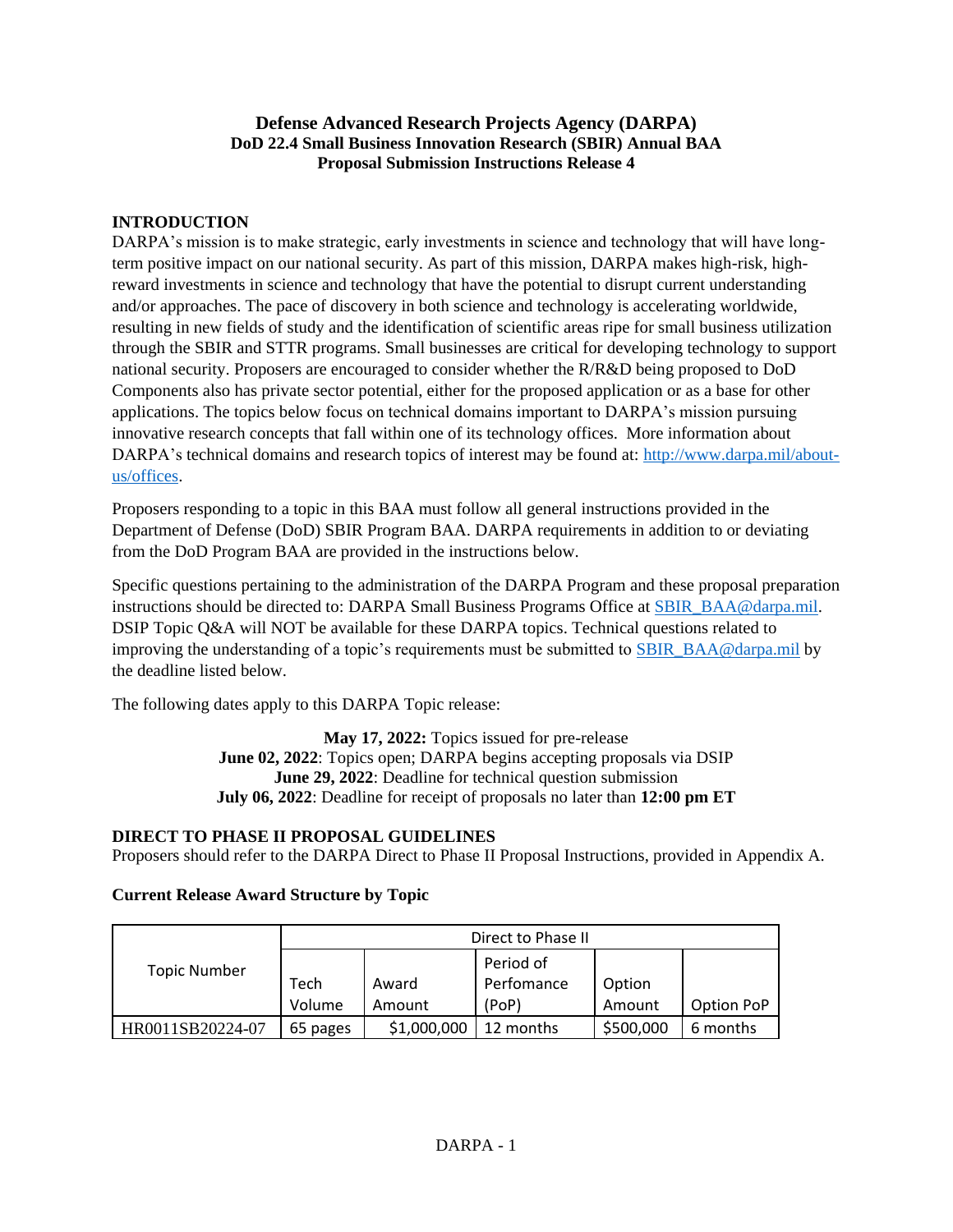### **Technical Volume (Volume 2)**

If a proposer can provide adequate documentation to substantiate that the scientific and technical merit and feasibility described in the Phase I section of the topic has been met and describes the potential commercial applications, the Direct to Phase II (DP2) authority allows the Department of Defense (DoD) to make an award to a small business concern under Phase II of the SBIR program without regard to whether the small business concern was provided an award under Phase I of an SBIR program. This topic is accepting DP2 proposal submissions only.

DP2 Feasibility Documentation shall not exceed 20 pages. DP2 Technical Proposal shall not exceed 40 pages. Phase I commercialization strategy shall not exceed 5 pages. This should be the last section of the Technical Volume and will not count against the 40-page limit.

#### **Content of the Technical Volume**

Proposers should refer to the DARPA Phase I Proposal Instructions, provided on the DARPA Small Business site [\(https://www.darpa.mil/work-with-us/for-small-businesses/participate-sbir](https://www.darpa.mil/work-with-us/for-small-businesses/participate-sbir-sttr-program)[sttr-program\)](https://www.darpa.mil/work-with-us/for-small-businesses/participate-sbir-sttr-program).

#### **Cost Volume (Volume 3)**

Please see the chart above for award amounts listed by topic. Proposers are required to use the Phase I – Volume 3: Cost Proposal Template (Excel Spreadsheet) provided on the DARPA Small Business site [\(https://www.darpa.mil/work-with-us/for-small-businesses/participate-sbir-sttr](https://www.darpa.mil/work-with-us/for-small-businesses/participate-sbir-sttr-program)[program\)](https://www.darpa.mil/work-with-us/for-small-businesses/participate-sbir-sttr-program).

### **Company Commercialization Report (CCR) (Volume 4)**

Completion of the CCR as Volume 4 of the proposal submission in DSIP is required. Please refer to the DoD SBIR Program BAA for full details on this requirement. Information contained in the CCR will not be considered by DARPA during proposal evaluations.

#### **Supporting Documents (Volume 5)**

In addition to the documents required by DoD, small businesses may also submit additional documentation to support the Technical Volume (Volume 2) and the Cost Volume (Volume 3) in Volume 5.

### **DISCRETIONARY TECHNICAL AND BUSINESS ASSISTANCE (TABA)**

DARPA does not offer TABA funding.

### **EVALUATION AND SELECTION**

All proposals will be evaluated in accordance with the evaluation criteria listed in the DoD SBIR 2022.4 BAA. DARPA will conduct an evaluation of each conforming proposal. Proposals that do not comply with the requirements detailed in this BAA and the research objective(s) of the corresponding topic are considered non-conforming and therefore are not evaluated nor considered for award.

Using the evaluation criteria, the Government will evaluate each proposal in its entirety, documenting the strengths and weaknesses relative to each evaluation criterion, and, based on these identified strengths and weaknesses, determine the proposal's overall selectability. Proposals will not be evaluated against each other during the evaluation process, but rather evaluated on their own individual merit to determine how well the proposal meets the criteria stated in this BAA and the corresponding DARPA topic.

Awards will be made to proposers whose proposals are determined to be the most advantageous to the Government, consistent with instructions and evaluation criteria specified in the DoD SBIR 2022.4 BAA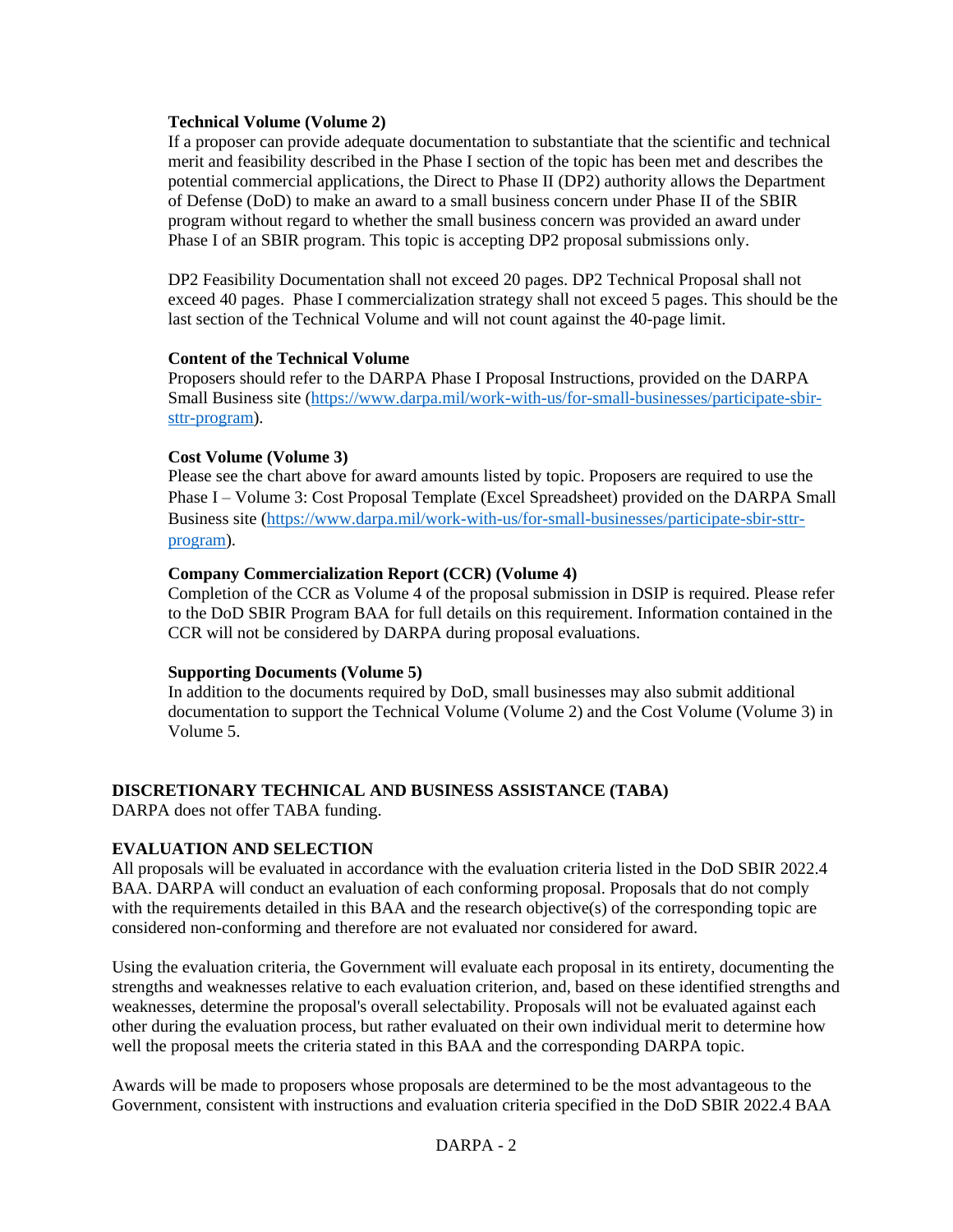and availability of funding. Given the limited funding available for each topic released, not all proposals considered selectable will be selected for funding.

For the purposes of this proposal evaluation process, a selectable proposal is defined as follows:

Selectable: A selectable proposal is a proposal that has been evaluated by the Government against the evaluation criteria listed in the DoD SBIR 2022.4 BAA and DARPA topic, and the strengths of the overall proposal outweighs its weaknesses. Additionally, there are no accumulated weaknesses that would require extensive negotiations and/or a resubmitted proposal.

For the purposes of this proposal evaluation process, a non-selectable proposal is defined as follows:

Non-Selectable: A proposal is considered non-selectable when the proposal has been evaluated by the Government against the evaluation criteria listed in the DoD SBIR 2022.4 BAA and DARPA topic, and the strengths of the overall proposal do not outweigh its weaknesses.

Proposing firms will be notified of selection or non-selection status for a Phase I award within 90 days of the closing date of the DoD SBIR 2022.4 BAA. It is the policy of DARPA to treat all proposals as source selection information and to disclose their contents only for the purpose of evaluation. Restrictive notices notwithstanding, during the evaluation process, submissions may be handled by support contractors for administrative purposes and/or to assist with technical evaluation. All DARPA support contractors are expressly prohibited from performing DARPA-sponsored technical research and are bound by appropriate nondisclosure agreements. Input on technical aspects of the proposals may be solicited by DARPA from other Government and/or non-Government consultants/experts who are strictly bound by the appropriate non-disclosure requirements. No submissions will be returned. Upon completion of the evaluation and selection process, an electronic copy of each proposal received will be retained at DARPA.

Proposal titles, abstracts, anticipated benefits, and keywords of proposals that are selected for contract award will undergo a DARPA Policy and Security Review. Proposal titles, abstracts, anticipated benefits, and keywords are subject to revision and/or redaction by DARPA. Final approved versions of proposal titles, abstracts, anticipated benefits, and keywords may appear on the DoD SBIR/STTR awards website and/or the SBA's SBIR/STTR award website (https://www.sbir.gov/sbirsearch/award/all).

Refer to the DoD SBIR 2022.4 Program BAA for procedures to protest the Announcement. As further prescribed in FAR 33.106(b), FAR 52.233-3, Protests regarding the selection decision should be submitted to:

DARPA Contracts Management Office (CMO) 675 N. Randolph Street Arlington, VA 22203 E-mail: scott.ulrey@darpa.mil and sbir@darpa.mil

## **AWARD AND CONTRACT INFORMATION**

## **1. General Award Information**

Multiple awards are anticipated. DARPA may award FAR-based government contracts (Firm- Fixed Price or Cost-Plus Reimbursement) or Other Transactions for Prototypes agreement (under the authority of 10 U.S.C. § 2371b) subject to approval of the Contracting Officer. The amount of resources made available for each topic issued under this BAA will depend on the quality of the proposals received and the availability of funds.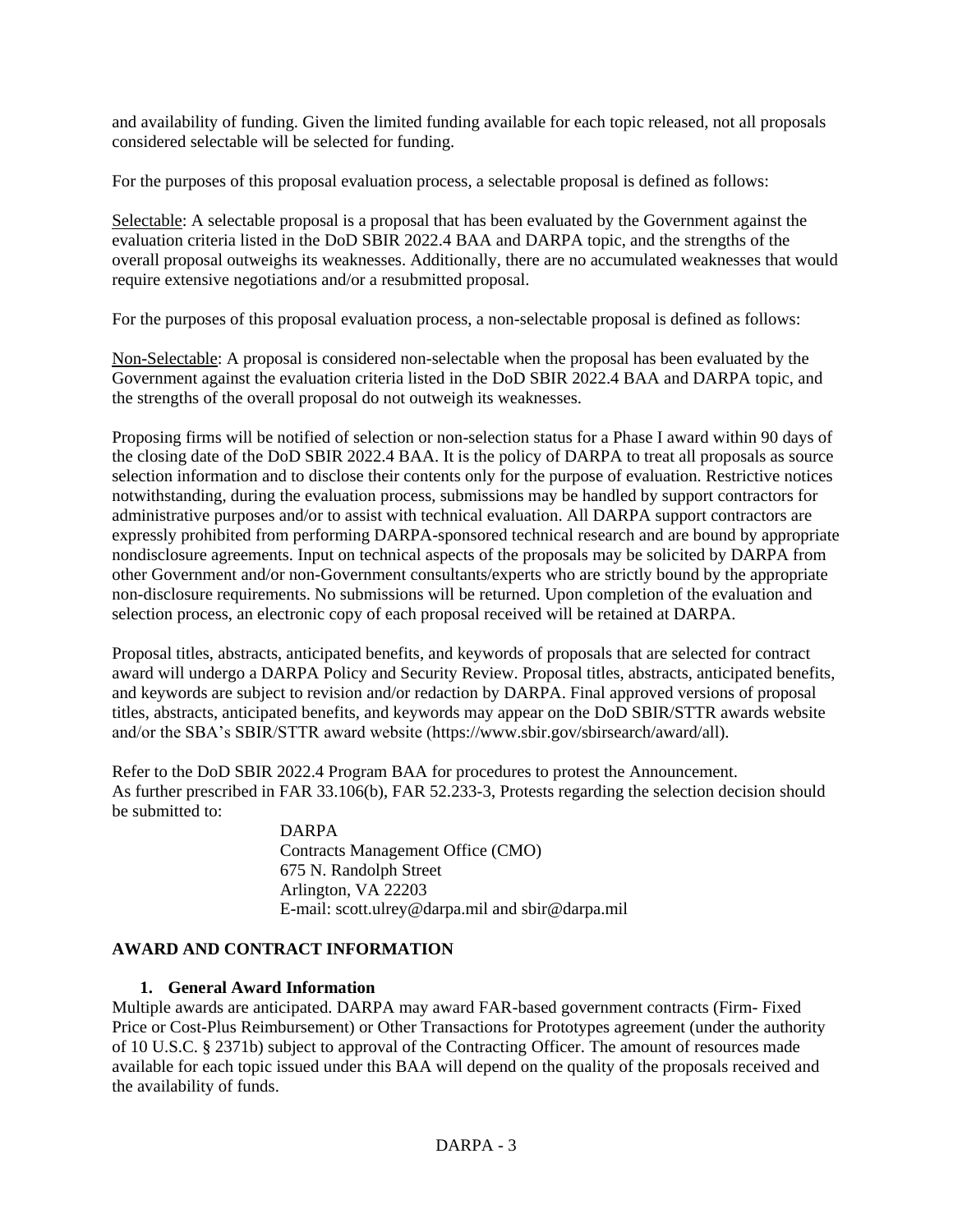Small businesses that are owned in majority part by multiple venture capital operating companies (VCOCs), hedge funds, or private equity funds are eligible to submit applications or receive awards.

The Government reserves the right to select for negotiation all, some, one, or none of the proposals received in response to this announcement and to make awards with or without communications with proposers. Additionally, the Government reserves the right to award all, some, one, or none of the options on the contract(s)/agreement(s) of the performers based on available funding and technical performance. If warranted, portions of resulting awards may be segregated into pre-priced options. Additionally, DARPA reserves the right to accept proposals in their entirety or to select only portions of proposals for award. In the event that DARPA desires to award only portions of a proposal, negotiations may be opened with that proposer. The Government reserves the right to fund proposals in phases with options for continued work, as applicable.

The Government reserves the right to request any additional, necessary documentation once it makes the award instrument determination. The Government reserves the right to remove a proposal from award consideration should the parties fail to reach agreement on award terms, conditions, and price within a reasonable time, and/or the proposer fails to provide requested additional information within three business days.

In all cases, the Government Contracting Officer reserves the right to select award instrument type, regardless of instrument type proposed, and to negotiate all instrument terms and conditions with selectees. DARPA will apply publication or other restrictions, as necessary, if it determines that the research resulting from the proposed effort will present a high likelihood of disclosing performance characteristics of military systems or manufacturing technologies that are unique and critical to defense. Any award resulting from such a determination will include a requirement for DARPA permission before publishing any information or results on the program. For more information on publication restrictions, see the DoD SBIR 2022.4 BAA.

Because of the desire to streamline the award negotiation and program execution process, proposals identified for negotiation will result in negotiating a type of instrument for award that is in the best interest of the Government. In the case of an OT for Prototype agreement under DARPA's authority to award OTs for prototype projects, 10 U.S.C. § 2371b, use of an OT provides significant opportunities for flexible execution to assist in meeting DARPA's aggressive SBIR/STTR program goals.

All proposers that wish to consider an OT award should carefully read the following:

The flexibility of the OT award instrument is beneficial to the program because the Performer will be able to apply its best practices as required to carry out the research project that may be outside of the Federal Acquisition Regulation (FAR) process-driven requirements. Streamlined practices will be used, such as milestone-driven performance, intended to reduce time and effort on award administration tasks and permit performers to focus on the research effort and rapid prototyping. Because of this ability, OTs provide the Agreements Officer the flexibility to create an award instrument that contains terms and conditions that promote commercial transition, reduce some administratively burdensome acquisition regulations, and meet SBIR/STTR program goals.

Proposers must only propose an OT agreement with fixed payable milestones. Fixed payable milestones are fixed payments based on successful completion of the milestone accomplishments agreed to in the milestone plan. Refer to the Other Transactions for Prototypes Fact Sheet and Other Transaction for Prototype Agreement, available at [https://www.darpa.mil/work-with-us/for-small-businesses/participate](https://www.darpa.mil/work-with-us/for-small-businesses/participate-sbir-sttr-program)[sbir-sttr-program.](https://www.darpa.mil/work-with-us/for-small-businesses/participate-sbir-sttr-program) Specific milestones will be based upon the research objectives detailed in the topic.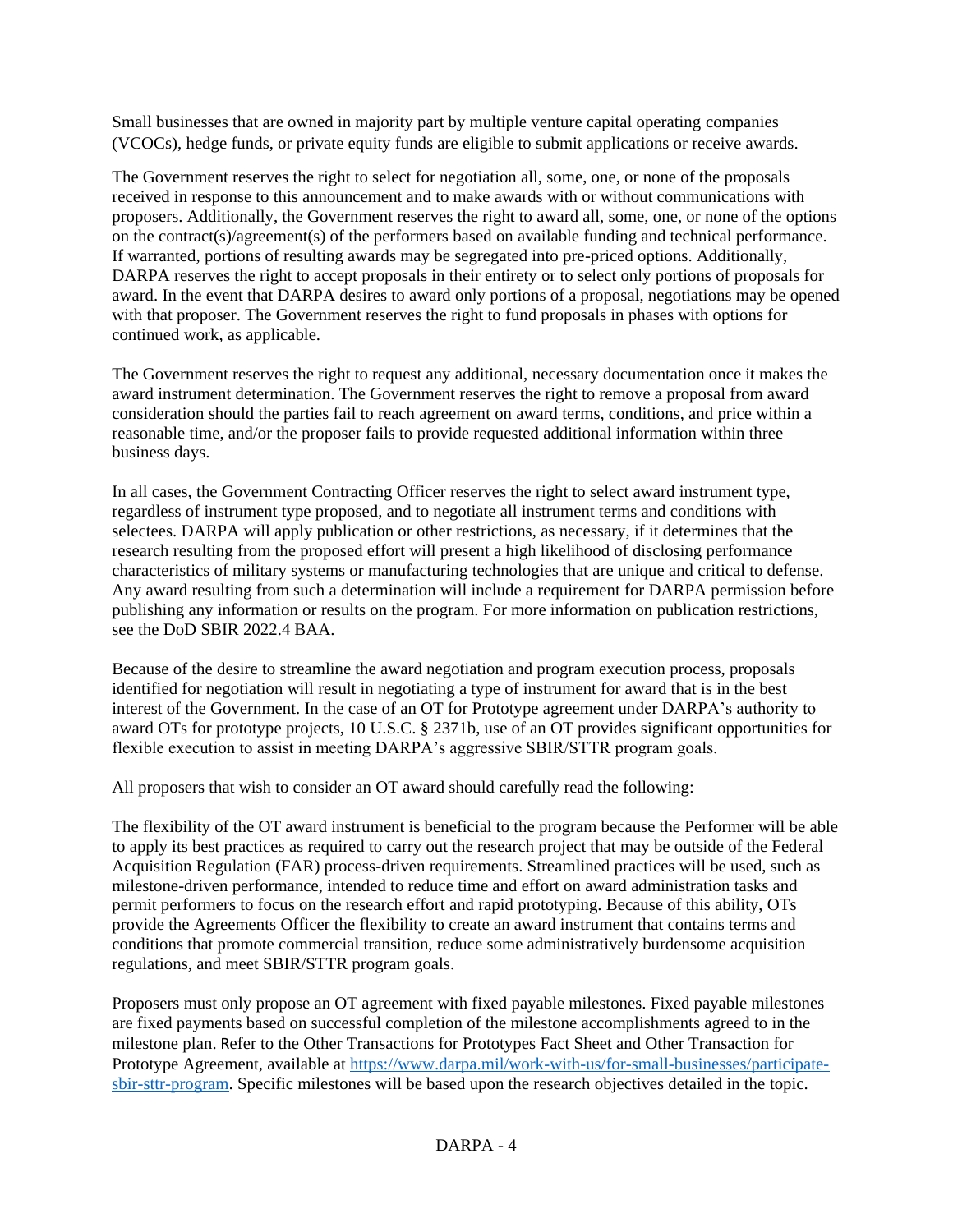Please see<https://www.darpa.mil/work-with-us/for-small-businesses/participate-sbir-sttr-program> for more information on OTs.

## **2. Transition and Commercialization Support Program (TCSP)**

DARPA will provide services to Phase II or DP2 awardees upon contract execution through the Transition and Commercialization Support Program (TCSP) at no cost to awardees. The TCSP goal is to maximize the potential for SBIR/STTR companies to move their technology beyond Phase II, and into other research and development programs for further maturity, or into solutions or products for DoD acquisition programs, other Federal programs, and/or the commercial market. Please visit https://www.darpa.mil/work-with-us/for-small-businesses/commercialization-continued for more information on DARPA TCSP.

## **3. Embedded Entrepreneurship Initiative**

Awardees of SBIR funding pursuant to this BAA may be eligible to participate in the DARPA Embedded Entrepreneurship Initiative (EEI) during the Period of Performance. Invitation to participate in EEI is at the sole discretion of the Government based on evaluation of technical and commercial factors and subject to program balance and the availability of funding. EEI is a limited scope program offered by DARPA, at DARPA's discretion, to a small subset of awardees. The goal of DARPA's EEI is to increase the likelihood that DARPA-funded technologies take root in the U.S. and provide new capabilities for national defense. EEI supports DARPA's mission "to make pivotal investments in breakthrough technologies and capabilities for national security" by accelerating the transition of innovations out of the lab and into new capabilities for the Department of Defense (DoD). EEI investment supports development of a robust and deliberate Go-to-Market strategy for selling technology product to the government and commercial markets and positions DARPA awardees to attract U.S. investment. The following is for informational and planning purposes only and does not constitute solicitation of proposals to the EEI.

There are three elements to DARPA's EEI: (1) A Senior Commercialization Advisor (SCA) from DARPA who works with the Program Manager (PM) to examine the business case for the awardee's technology and uses commercial methodologies to identify steps toward achieving a successful transition of technology to the government and commercial markets; (2) Connections to potential industry and investor partners via EEI's Investor Working Groups; and (3) Additional funding on an awardee's contract for the awardee to hire an embedded entrepreneur to achieve specific milestones in a Go-to-Market strategy for transitioning the technology to products that serve both defense and commercial markets. This embedded entrepreneur's qualifications should include business experience within the target industries of interest, experience in commercializing early stage technology, and the ability to communicate and interact with technical and non-technical stakeholders. Funding for EEI is typically no more than \$250,000 per awardee over the duration of the award. An awardee may apportion EEI funding to hire more than one embedded entrepreneur, if achieving the milestones requires different expertise that can be obtained without exceeding the awardee's total EEI funding. The EEI effort is intended to be conducted concurrent with the research program without extending the period of performance.

# *EEI Application Process*:

After receiving an award under the solicitation, awardees interested in being considered for EEI should notify their DARPA Program Manager (PM) during the period of performance. Timing of such notification should ideally allow sufficient time for DARPA and the awardee to review the awardee's initial transition plan, identify milestones to achieve under EEI, modify the award, and conduct the work required to achieve such milestones within the original award period of performance. These steps may take 9-18 months to complete, depending on the technology. If the DARPA PM determines that EEI could be of benefit to transition the technology to product(s) the Government needs, the PM will refer the performer to DARPA Commercial Strategy.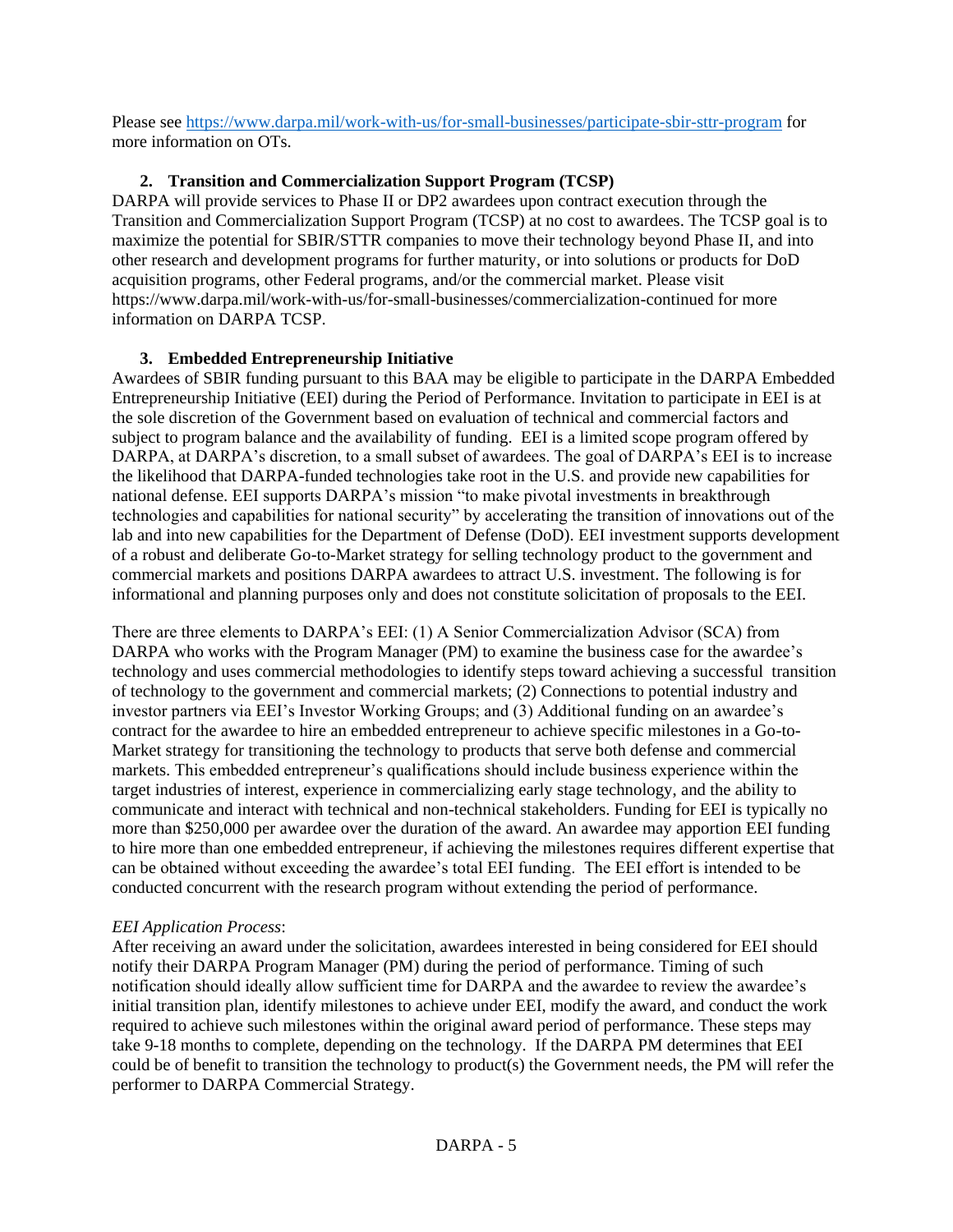DARPA Commercial Strategy will then contact the performer, assess fitness for EEI, and in consultation with the DARPA technical office, determine whether to invite the performer to participate in the EEI. Factors that are considered in determining fitness for EEI include DoD/Government need for the technology; competitive approaches to enable a similar capability or product; risks and impact of the Government's being unable to access the technology from a sustainable source; Government and commercial markets for the technology; cost and affordability; manufacturability and scalability; supply chain requirements and barriers; regulatory requirements and timelines; Intellectual Property and Government Use Rights, and available funding.

Invitation to participate in EEI is at the sole discretion of DARPA and subject to program balance and the availability of funding. EEI participants' awards may be subsequently modified bilaterally to amend the Statement of Work to add negotiated EEI tasks, provide funding, and specify a milestone schedule which will include measurable steps necessary to build, refine, and execute a Go-to-Market technology transition plan aimed at delivering new capabilities for national defense. Milestone examples are available at: [https://www.darpa.mil/work-with-us/contract-management.](https://www.darpa.mil/work-with-us/contract-management)

Awardees under this solicitation are eligible to be considered for participation in EEI, but selection for award under this solicitation does not imply or guarantee participation in EEI.

For more information please refer to the EEI website [https://eei.darpa.mil/.](https://eei.darpa.mil/)

## **ADDITIONAL INFORMATION**

DARPA intends to use electronic mail for all correspondence regarding these topics. Questions related to the technical aspect of the research objectives and awards specifically related to a topic should be emailed to [SBIR\\_BAA@darpa.mil.](mailto:SBIR_BAA@darpa.mil) Please reference the topic number in the subject line. All questions must be in English and must include the name, email address, and the telephone number of a point of contact.

DARPA will attempt to answer questions in a timely manner; however, questions submitted within seven (7) calendar days of the proposal due date listed herein may not be answered. DARPA will post a consolidated Frequently Asked Questions (FAQ) document. To access the posting please visit: [http://www.darpa.mil/work-with-us/opportunities.](http://www.darpa.mil/work-with-us/opportunities) Under the topic number summary, there will be a link to the FAQ. The FAQ will be updated on an ongoing basis until one week prior to the proposal due date.

Technical support for the Defense SBIR/STTR Innovation Portal (DSIP) is available Monday through Friday, 9:00 a.m. – 5:00 p.m. ET. Requests for technical support must be emailed to [DoDSBIRSupport@reisystems.com](mailto:DoDSBIRSupport@reisystems.com) with a copy to [SBIR\\_BAA@darpa.mil.](mailto:SBIR_BAA@darpa.mil)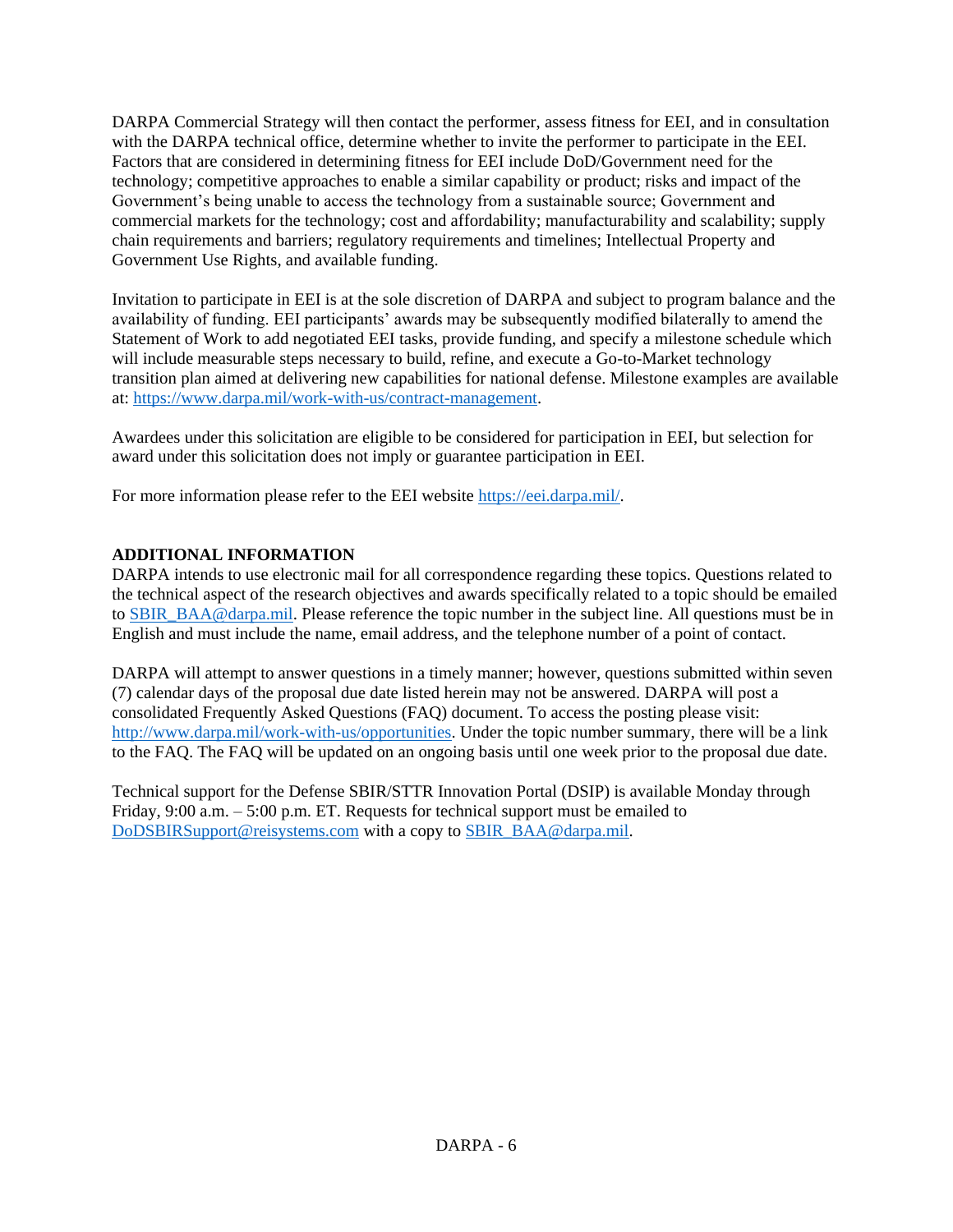# **DARPA SBIR 22.4 Topic Index Release 4**

HR0011SB20224-07 Ontology-Based Electronic Design Automation (EDA) Tools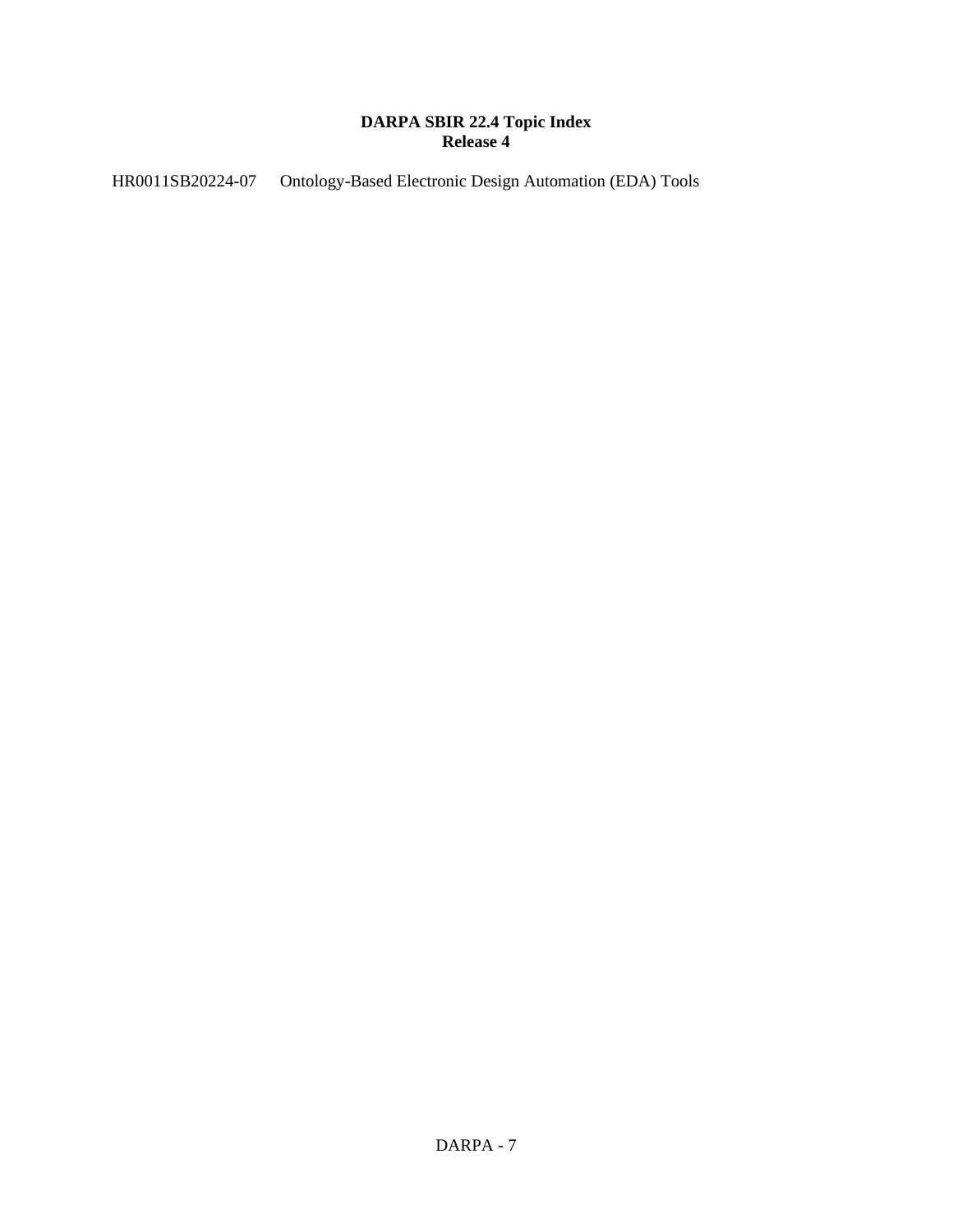HR0011SB20224-07 TITLE: Ontology-Based Electronic Design Automation (EDA) Tools

OUSD (R&E) MODERNIZATION PRIORITY: Artificial Intelligence/ Machine Learning, Autonomy, Cybersecurity, Microelectronics, Networked Command, Control and Communications (C3), Space

TECHNOLOGY AREA(S): Information Systems, Sensors

OBJECTIVE: Integrate ontology-based application analysis techniques into EDA tools in order to generate efficient hardware description language (HDL) from C/C++ code in days instead of months.

DESCRIPTION: FPGAs and ASICs can now be used to implement entire systems on a chip (SoCs), using heterogeneous components such as CPUs, GPUs, accelerators, memories, and specialized IP blocks. Current EDA tools, such as VHDL, Verilog, Chisel, are challenging to use compared with high-level coding languages, and the programming of different applications onto compute hardware, such as FPGAs or ASICs, can take months to years. This challenge is compounded by the increasing complexity of the target device, the requirement to execute multiple application tasks simultaneously, and the need to adapt flexibly to changing circumstances and requirements.

To begin to address this challenge, the DARPA Domain-Specific System on a Chip (DSSoC) program has begun to develop approaches to improve functionality, productivity and flexibility in the development of SoCs aimed at domains of applications, such as communication, signal processing or autonomous vehicles. In the early 2000s there were attempts to analyze processing specialization by classifying programs into a taxonomy. An attempt from 2004 came up with a list of seven classes, or motifs, of programs in high performance computing. The Berkeley view of this in 20061 referred to these as the "Seven Dwarfs" and then went on to expand this list to thirteen. Later, another taxonomy was developed for the seven dwarfs of symbolic computation2. Taxonomies are useful but have limitations as they only provide a list of categories and not relationships between categories. DSSoC is focusing on extending the taxonomy concept into ontologies for the domains by developing ontology tools for the analysis of application code, and by automating the generation of executable images for compute hardware (accelerators, FPGAs and ASICs) from C/C++.

These new ontology-based techniques can be used to perform deep analysis of the entire body of application code, identifying loops, kernels, primitives, and mathematical functions that can be mapped to accelerators, special-purpose hardware for Artificial Intelligence (AI), Digital Signal Processing (DSP), and other hard IP blocks. Such accelerators and IP blocks will be specific to the target device. Knowledge-based rules and AI-based solution methods can be used to optimize the incorporation of accelerators into the design and the generation of HDL from C/C++, and to meet the application and target device timing, area, and power constraints. The entire ETA tool stack should be user-friendly and as automated as far as possible, for high productivity, including application code inputs, simulation and profiling, debugging, and run-time scheduling of compute and memory resources.

The goal of this SBIR is to closely integrate ontology-based application analysis techniques into EDA tools in order to generate efficient hardware description language (HDL) from C/C++ code in days instead of months. The resulting environment would be capable of analyzing the body of code associated with the target application domain and identifying the compute-intensive portions to be mapped to accelerators; automatically generating HDL from the  $C/C++$  code for the target device, including accelerator IP as needed and optimizing the design to meet application requirements and constraints; and using the application/ontology knowledge to automate the run-time scheduling of resources and data management.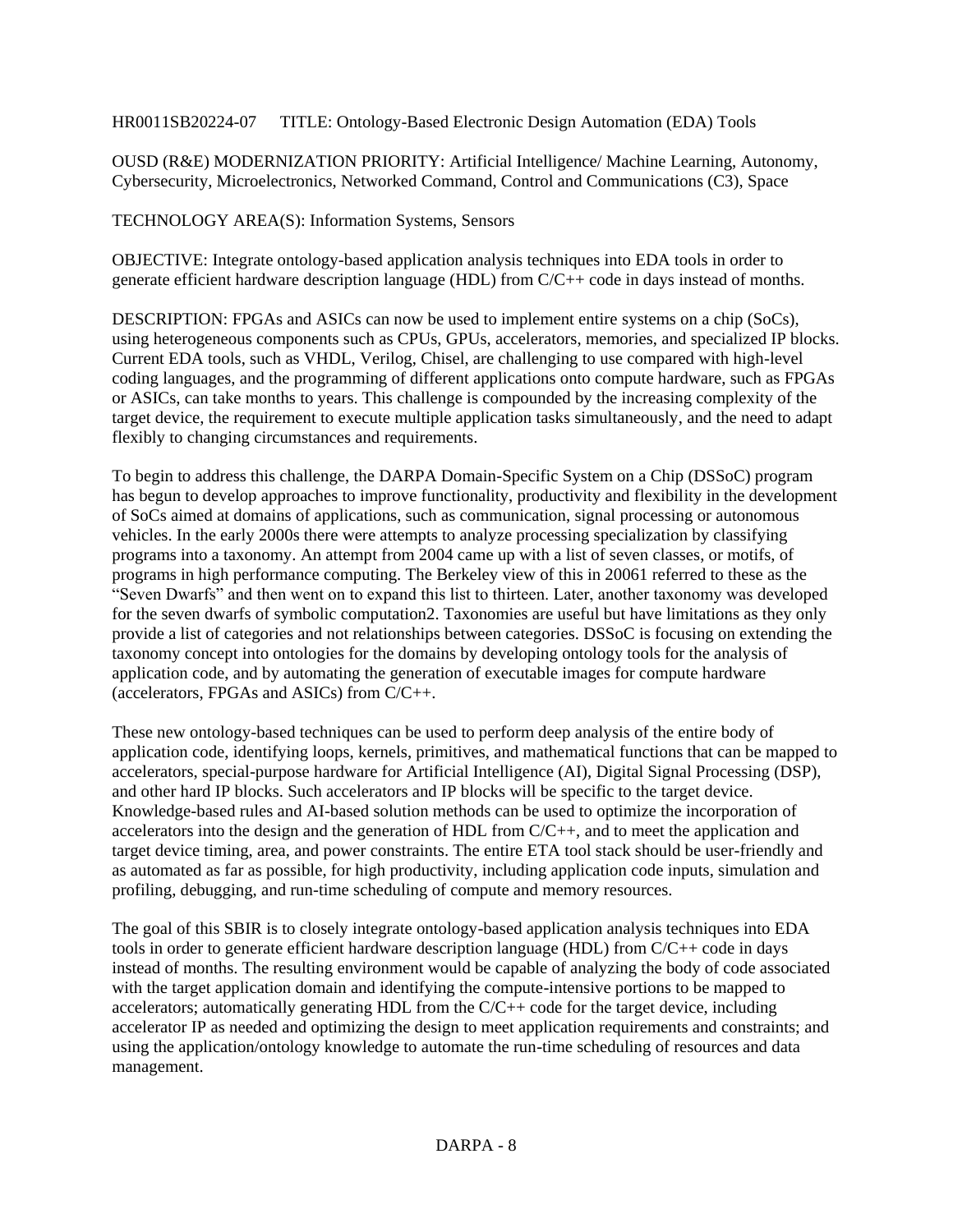PHASE I: The DSSoC program demonstrated that ontology-based application analysis can be used to identify the compute-intensive portions (loops, kernels, primitives, functions) of a set of applications, and can feed this information to software tools, such as code generators, accelerator designs, and run-time libraries. In order to establish Phase I feasibility, the proposer should provide documentation based on using an ontology-based analysis approach to inform EDA tools in the automated generation of Verilog or VHDL for an FPGA.

Proposers interested in submitting a Direct to Phase II (DP2) proposal must provide documentation to substantiate that the scientific and technical merit and feasibility described above has been met and describes the potential commercial applications. Documentation should include all relevant information including, but not limited to: technical reports, test data, prototype designs/models, and performance goals/results. For detailed information on DP2 requirements and eligibility, Appendix A of the DARPA 2022.4 Instructions.

PHASE II: The goal of this SBIR is to develop or adapt a set of EDA tools that incorporate the ontologybased analysis research from DSSoC to auto-generate optimized HDL from C/C++ for a target FPGA, ASIC, or heterogeneous platform. The generated code should be nearly as good as human-optimized code, but productivity should be much higher: The performance penalty for using the ontology-based automated tools versus hand-coding should be no greater than 5%, and the productivity boost should be at least 50X. At the end of Phase II the proposer will demonstrate an end-to-end set of EDA tools that take  $C/C++$  application code (plus other inputs such as constraints and descriptions of available accelerators and other IP) and generate high-performance HDL to execute on an FPGA, ASIC, or heterogeneous compute platform.

Schedule/Milestones/Deliverables

- Month 2: Technical Approach Report, that identifies additions and modifications that will be researched, developed, and customized for incorporation in the pilot demonstration.
- Month 4: PI meeting, including demonstration of progress to date, PowerPoint presentations of accomplishments and plans.
- Month 6: Demonstration Plan that identifies schedule, location, computing resources, and any other requirements for the pilot demonstration.
- Month 8: PI meeting, including demonstration of progress to date, PowerPoint presentations of accomplishments and plans; identification of potential transition partner(s) and other interested DoD organizations.
- Month 10: EDA tool delivery, including Software licenses valid for a year, for operation by DARPA or other Government personnel for additional demonstrations, with suitable documentation in a contractor proposed format.
- Month 12: Final report, including quantitative metrics on application performance (should be at least 95% as measured by clock speed, device area, and power consumption) and productivity gains (should be at least 50X as measured by development engineer-hours) compared with hand-coding for the pilot demonstration. Proposal for Phase II option, such as new target hardware and/or domain-specific functionality. The report shall also document any scientific advances that have been achieved under the program. (A brief statement of claims supplemented by publication material will meet this requirement.) Final PI meeting presentation material.

# Phase II Option

Based on progress and status during the Phase II (base), Phase II option activities could include: improved levels of automation, such as productivity improvements to 100X compared with hand-coding; improved levels of optimization, such as run-time performance exceeding hand-coded applications; and expanding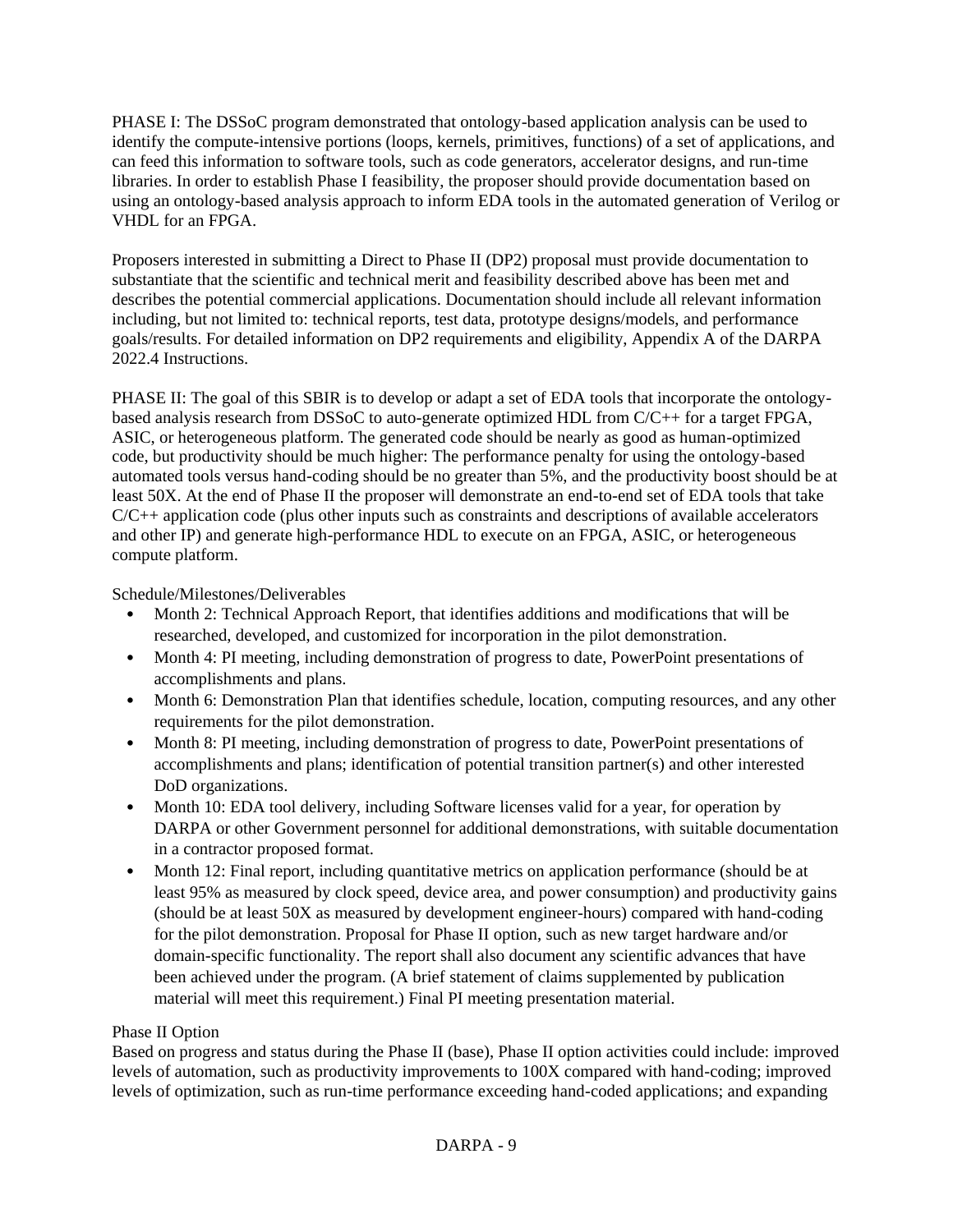the range of targets to include additional devices, such as additional FPGA manufacturers or device families.

# Schedule/Milestones/Deliverables

- Month 1: Technical Approach Report, that outlines details of approach for improved levels of automation, new target hardware and/or domain-specific functionality and demonstration plan that identifies schedule, location, computing resources, and any other requirements for the enhanced pilot demonstration
- Month 3: PI meeting, including demonstration of progress to date, PowerPoint presentations of accomplishments and plans and identification of potential transition partner(s) and other interested DoD organizations.
- Month 5: Enhanced EDA tool delivery, including Software licenses valid for a year, for operation by DARPA or other Government personnel for additional demonstrations, with suitable documentation in a contractor proposed format.
- Month 6: Final report, including quantitative metrics on application performance (should be greater than 100% as measured by clock speed, device area, and power consumption) and productivity gains (should be at least 100X as measured by development engineer-hours) compared with handcoding for the pilot demonstration, plus new target hardware and/or domain-specific functionality. The report shall also document any scientific advances that have been achieved under the program. (A brief statement of claims supplemented by publication material will meet this requirement.) Final PI meeting presentation material.

PHASE III DUAL USE APPLICATIONS: FPGAs and ASICSs are used extensively in embedded applications across both commercial and DoD/military fields. A commercial example of FPGA use is in automobiles for such applications as RADAR and LIDAR processing to support autonomous driving. Military applications include Software-defined radio (SDR) communications processing. Ontology-based EDA has the potential to make the development of such FPGA applications quicker, easier, and less expensive with shorter time-to-deploy and more flexibility to adapt to changing circumstances.

## REFERENCES:

- 1. K. Asanovic, et al. The landscape of parallel computing research: A view from Berkeley. Technical Report UCB/EECS-2006-183, EECS Department, University of California, Berkeley, 2006.
- 2. E. L. Kaltofen, "The 'Seven Dwarfs' of Symbolic Computation," In: Langer U., Paule P. (eds) Numerical and Symbolic Scientific Computing. Texts & Monographs in Symbolic Computation (A Series of the Research Institute for Symbolic Computation, Johannes Kepler University, Linz, Austria). Springer, Vienna, 2012.

KEYWORDS: EDA, ontology, SoC, heterogeneous, FPGA, Verilog, VHDL

TPOC-1: DARPA SBIR/STTR Program Office Email: [SBIR\\_BAA@darpa.mil](mailto:SBIR_BAA@darpa.mil)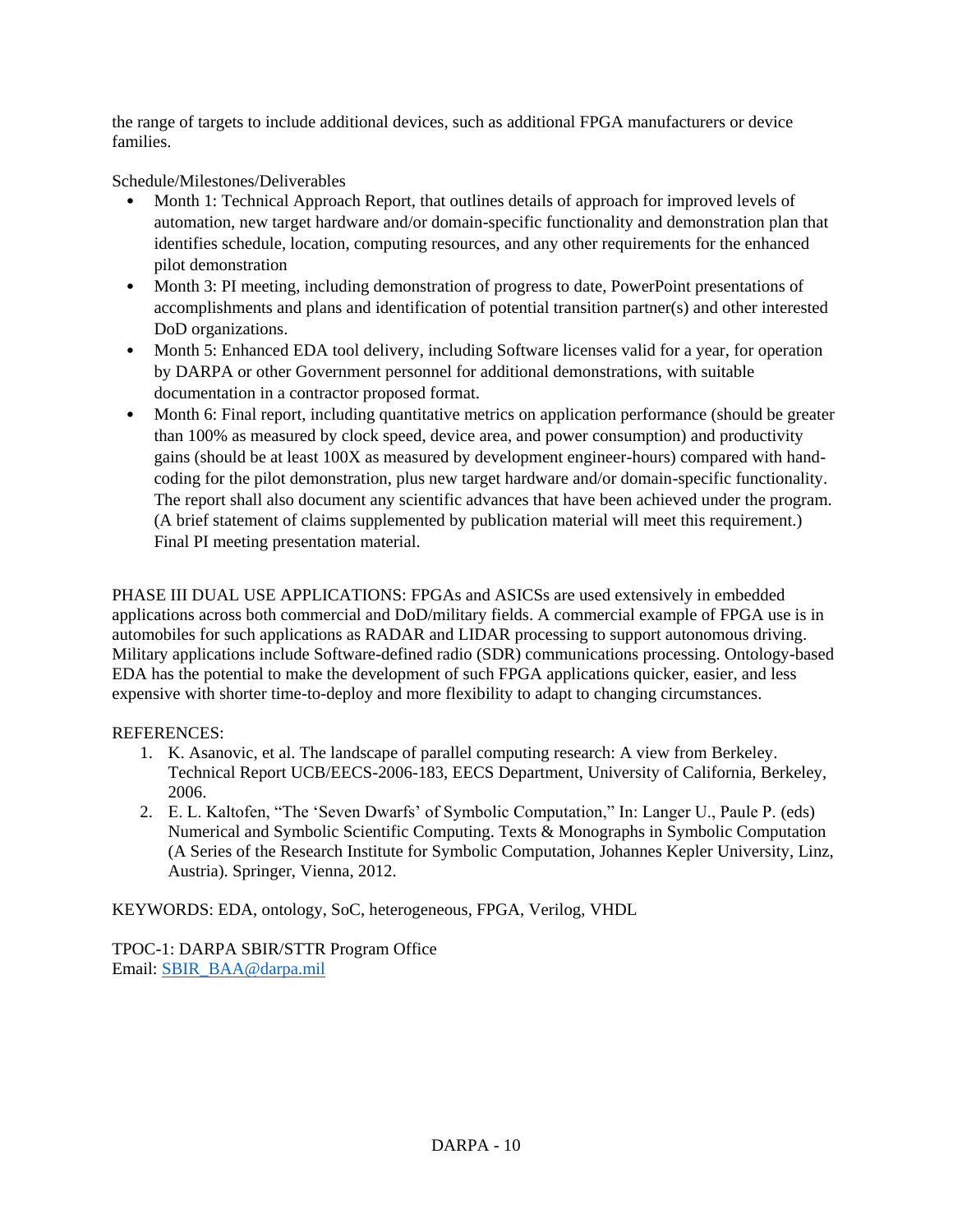## **APPENDIX A: DARPA DIRECT TO PHASE II (DP2) PROPOSAL INSTRUCTIONS**

### I. Introduction

A complete proposal submission consists of:

Volume 1: Proposal Cover Sheet Volume 2: Technical Volume (feasibility documentation and technical proposal) Volume 3: Cost Volume Volume 4: Company Commercialization Report Volume 5: Supporting Documents Volume 6: Fraud, Waste and Abuse Training

The Defense SBIR/STTR Innovation Portal (DSIP) provides a structure for building the proposal volumes and submitting a consolidated proposal package. If this is your first time submitting an SBIR or STTR proposal using DSIP, please review detailed training guides at

https://www.dodsbirsttr.mil/submissions/learning-support/training-materials. It is the responsibility of the proposing firm to ensure that a complete proposal package is certified and submitted by the close date listed in the TOPIC to which they are responding.

To assist in proposal development, templates for Volume 2: Technical Volume and Volume 3: Cost Volume have been provided as attachments to the announcement posted at https://www.dodsbirsttr.mil/submissions/login. Use of these templates is mandatory.

NOTE: Beginning with the DARPA FY21 SBIR and STTR BAA, all proposers are required to submit Volume 4: Company Commercialization Report (CCR).

### II. Proprietary Information

Proposers that include in their proposals data that they do not want disclosed to the public for any purpose, or used by the Government except for evaluation purposes, shall follow instructions in section 4.5 regarding marking propriety proposal information.

## III. DP2 Proposal Instructions

## **a. Proposal Cover Sheet (Volume 1)**

The Cover Sheet must include a brief technical abstract of no more than 3000 characters that describes the proposed R&D project with a discussion of anticipated benefits and potential commercial applications. Do not include proprietary or classified information in the Proposal Cover Sheet. If your proposal is selected for award, the technical abstract and discussion of anticipated benefits may be publicly released.

### **b. Format of Technical Volume (Volume 2)**

- 1. The Technical Volume must include two parts, PART ONE: Feasibility Documentation and PART TWO: Technical Proposal.
- 2. Type of file: The Technical Volume must be a single Portable Document Format (PDF) file, including graphics. Perform a virus check before uploading the Technical Volume file. If a virus is detected, it may cause rejection of the proposal. Do not lock or encrypt the uploaded file. Do not include or embed active graphics such as videos, moving pictures, or other similar media in the document.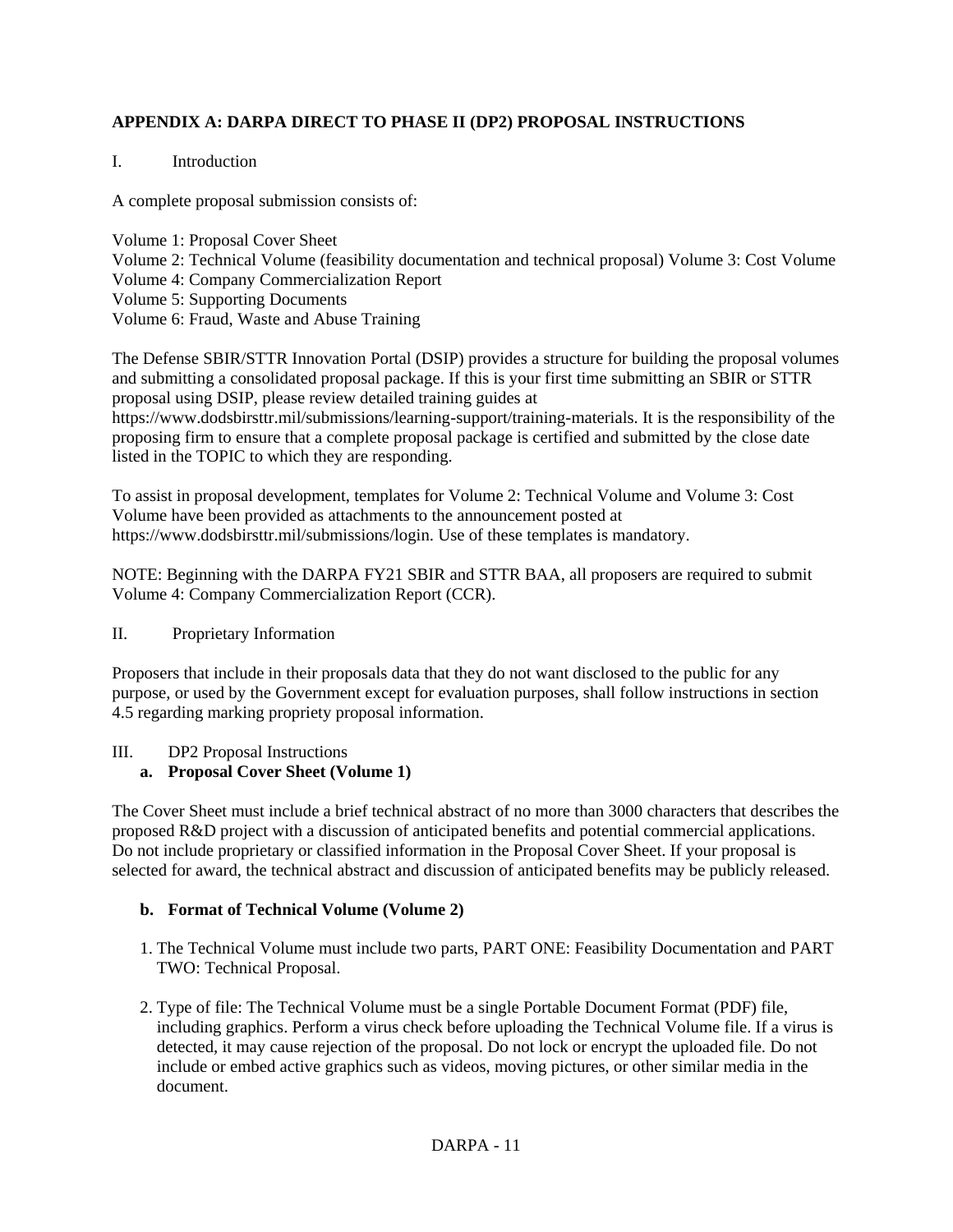- 3. Length: The length of each part of the technical volume (Feasibility Documentation and Technical Proposal) will be specified by the corresponding TOPIC. The Government will not consider pages in excess of the page count limitations.
- 4. Layout: Number all pages of your proposal consecutively. Font size should not be smaller than 10 point on standard  $8-1/2$ " x 11" paper with one-inch margins. The header on each page of the Technical Volume should contain your company name, topic number, and proposal number assigned by DSIP when the Cover Sheet was created. The header may be included in the one-inch margin.

## **c. Content of the Technical Volume (Volume 2)**

PART ONE: Feasibility Documentation

- 1. Provide documentation to substantiate that the scientific and technical merit and feasibility described in the Phase I section of the TOPIC has been met and describe the potential commercial applications. Documentation should include all relevant information including, but not limited to: technical reports, test data, prototype designs/models, and performance goals/results.
- 2. Maximum page length for feasibility documentation will be specified by the TOPIC. If you have references, include a reference list or works cited list as the last page of the feasibility documentation. This will count towards the page limit.
- 3. Work submitted within the feasibility documentation must have been substantially performed by the proposer and/or the PI.
- 4. If technology in the feasibility documentation is subject to Intellectual Property (IP), the proposer must either own the IP, or must have obtained license rights to such technology prior to proposal submission, to enable it and its subcontractors to legally carry out the proposed work. Documentation of IP ownership or license rights shall be included in the Technical Volume of the proposal.
- 5. Include a one-page summary on Commercialization Potential addressing the following:
	- i. Does the company contain marketing expertise and, if not, how will that expertise be brought into the company?
	- ii. ii. Describe the potential for commercial (Government or private sector) application and the benefits expected to accrue from this commercialization.

DO NOT INCLUDE marketing material. Marketing material will NOT be evaluated.

## PART TWO: Technical Proposal

- 1. Significance of the Problem. Define the specific technical problem or opportunity addressed and its importance.
- 2. Phase II Technical Objectives. Enumerate the specific objectives of the Phase II work, and describe the technical approach and methods to be used in meeting these objectives.
- 3. Phase II Statement of Work. The statement of work should provide an explicit, detailed description of the Phase II approach, indicate what is planned, how and where the work will be carried out, a schedule of major events and the final product to be delivered. The methods planned to achieve each objective or task should be discussed explicitly and in detail. This section should be a substantial portion of the total proposal.
	- a. Human/Animal Use: Proposers proposing research involving human and/or animal use are encouraged to separate these tasks in the technical proposal and cost proposal in order to avoid potential delay of contract award.
	- b. Phase II Option Statement of Work (if applicable, specified in the corresponding TOPIC). The statement of work should provide an explicit, detailed description of the activities planned during the Phase II Option, if exercised. Include how and where the work will be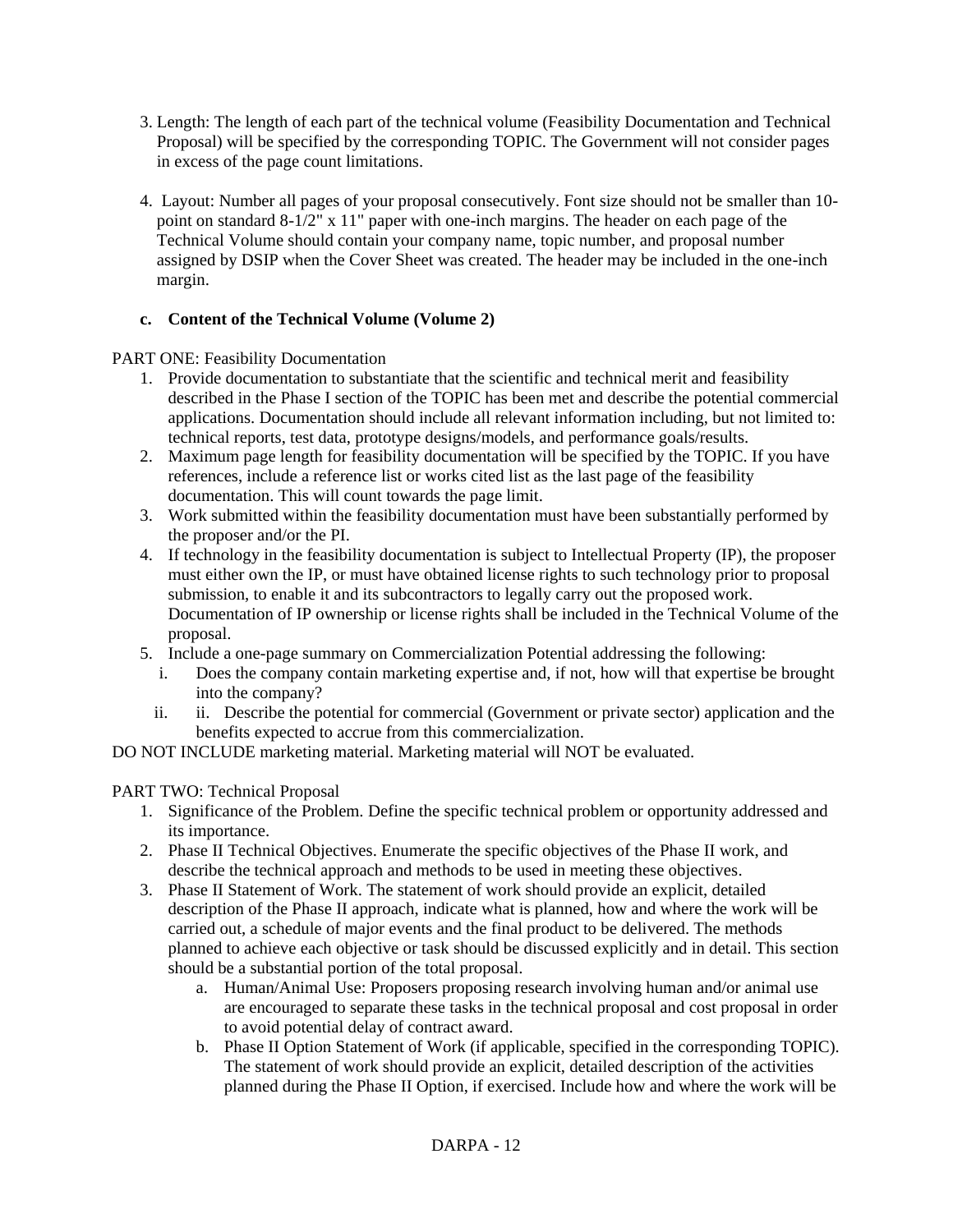carried out, a schedule of major events and the final product to be delivered. The methods planned to achieve each objective or task should be discussed explicitly and in detail.

- 4. Related Work. Describe significant activities directly related to the proposed effort, including any conducted by the PI, the proposer, consultants or others. Describe how these activities interface with the proposed project and discuss any planned coordination with outside sources. The proposal must persuade reviewers of the proposer's awareness of the state of the art in the specific topic. Describe previous work not directly related to the proposed effort but similar. Provide the following: (1) short description, (2) client for which work was performed (including individual to be contacted and phone number) and (3) date of completion.
- 5. Relationship with Future Research or Research and Development.
	- i. State the anticipated results of the proposed approach if the project is successful.
	- ii. Discuss the significance of the Phase II effort in providing a foundation for Phase III research and development or commercialization effort.
- 6. Key Personnel. Identify key personnel who will be involved in the Phase II effort including information on directly related education and experience. A concise resume of the PI, including a list of relevant publications (if any), must be included. All resumes count toward the page limitation. Identify any foreign nationals you expect to be involved on this project.
- 7. Foreign Citizens. Identify any foreign citizens or individuals holding dual citizenship expected to be involved on this project as a direct employee, subcontractor, or consultant. For these individuals, please specify their country of origin, the type of visa or work permit under which they are performing and an explanation of their anticipated level of involvement on this project. Refer to section 3.2 of this BAA for more information. Supplemental information provided in response to this paragraph will be protected in accordance with the Privacy Act (5 U.S.C. 552a), if applicable, and the Freedom of Information Act (5 U.S.C. 552(b)(6)).
- 8. Facilities/Equipment. Describe available instrumentation and physical facilities necessary to carry out the Phase II effort. Items of equipment to be purchased (as detailed in the cost proposal) shall be justified under this section. Also state whether or not the facilities where the proposed work will be performed meet environmental laws and regulations of federal, state (name) and local Governments for, but not limited to, the following groupings: airborne emissions, waterborne effluents, external radiation levels, outdoor noise, solid and bulk waste disposal practices and handling and storage of toxic and hazardous materials.
- 9. Subcontractors/Consultants. Involvement of a university or other subcontractors or consultants in the project may be appropriate. If such involvement is intended, it should be identified and described according to the Cost Breakdown Guidance. Please refer to section 3 of this BAA for detailed eligibility requirements as it pertains to the use of subcontractors/consultants.
- 10. Prior, Current or Pending Support of Similar Proposals or Awards. If a proposal submitted in response to this topic is substantially the same as another proposal that was funded, is now being funded, or is pending with another Federal Agency, or another or the same DoD Component, you must reveal this on the Proposal Cover Sheet and provide the following information:
	- a. Name and address of the Federal Agency(s) or DoD Component to which a proposal was submitted, will be submitted, or from which an award is expected or has been received.
	- b. Date of proposal submission or date of award.
	- c. Title of proposal.
	- d. Name and title of the PI for each proposal submitted or award received.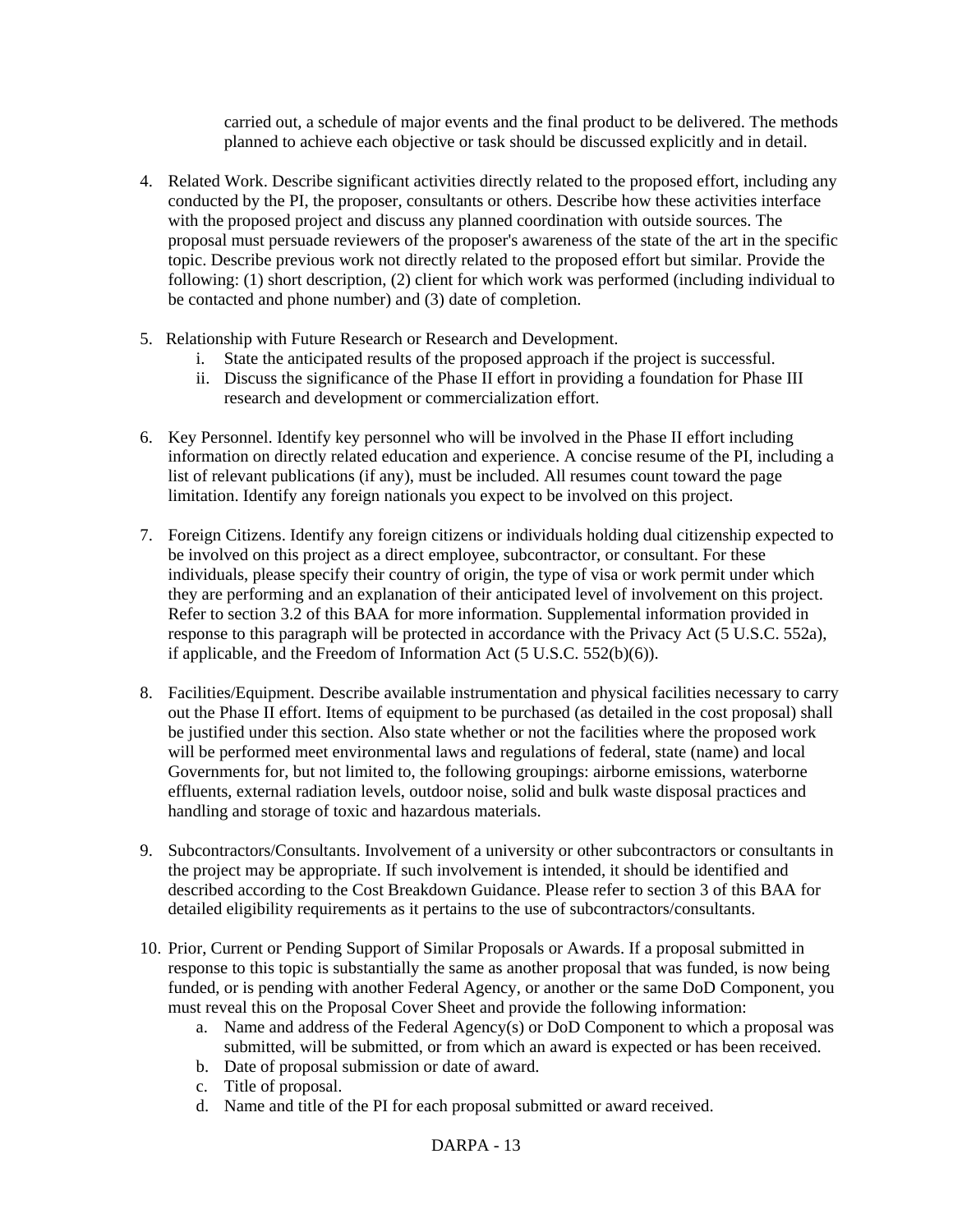- e. Title, number, and date of BAA(s) or solicitation(s) under which the proposal was submitted, will be submitted, or under which award is expected or has been received.
- f. If award was received, state contract number.
- g. Specify the applicable topics for each proposal submitted or award received.

Note: If this does not apply, state in the proposal "No prior, current, or pending support for proposed work."

11. Transition and Commercialization Strategy. DARPA is equally interested in dual use commercialization of SBIR/STTR projects that result in products sold to the U.S. military, the private sector market, or both. DARPA expects explicit discussion of key activities to achieve this result in the transition and commercialization strategy part of the proposal. The Technical Volume of each Direct to Phase II proposal must include a transition and commercialization strategy section. The Phase II transition and commercialization strategy shall not exceed 5 pages, and will NOT count against the proposal page limit.

Information contained in the commercialization strategy section will be used to determine suitability for participation in EEI. Selection for participation in EEI will be made independently following selection for SBIR/STTR award. Please refer to section 2.6 of this BAA for more information on the DARPA EEI and additional proposal requirements.

The transition and commercialization strategy should include the following elements:

- a. A summary of transition and commercialization activities conducted during Phase I, and the Technology Readiness Level (TRL) achieved. Discuss the market, competitive landscape, potential stakeholders and end-users, and how the preliminary transition and commercialization path or paths may evolve during the Phase II project. Describe key proposed technical milestones during Phase II that will advance the technology towards product such as: prototype development, laboratory and systems testing, integration, testing in operational environment, and demonstrations.
- b. Problem or Need Statement. Briefly describe what you know of the problem, need, or requirement, and its significance relevant to a Department of Defense application and/or a private sector application that the SBIR/STTR project results would address. Is there a broader societal need you are trying to address? Please describe.
- c. Description of Product(s) and/or System Application(s). Identify the commercial product(s) and/or DoD system(s), or system(s) under development, or potential new system(s). Identify the potential DoD end- users, Federal customers, and/or private sector customers who would likely use the technology.
- d. Business Model(s)/Procurement Mechanism(s). Discuss your current business model hypothesis for bringing the technology to market. Describe plans to license, partner, or self-produce your product. How do you plan to generate revenue? Describe the resources you expect will be needed to implement your business models. Discuss your plan and expected timeline to secure these resources. Understanding DARPA's goal of creating and sustaining a U.S. military advantage, describe how you intend to develop your product and supply chains to enable this differentiation.
- e. Target Market. Describe the market and addressable market for the innovation. Describe the customer sets you propose to target, their size, their growth rate, and the key reasons they would consider procuring the technology. Discuss the business economics and market drivers in the target industry. Describe competing technologies existent today on the market as well as those being developed in the lab. How has the market opportunity been validated? Describe the competition. How do you expect the competitive landscape may change by the time your product/service enters the market?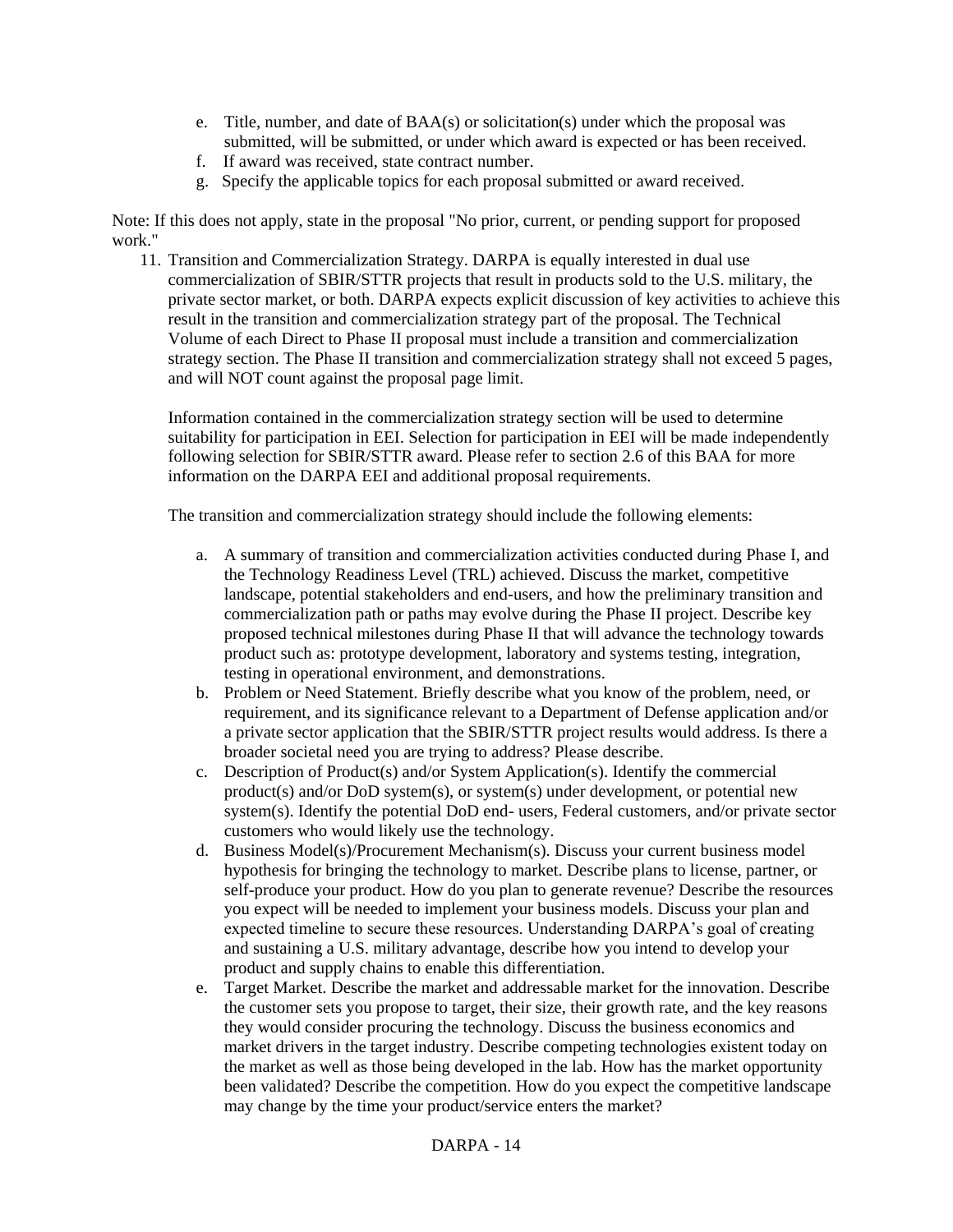- f. Funding Requirements. Describe your company's funding history. How much external financing have you raised? Describe your plans for future funding sources (internal, loan, angel, venture capital, etc.).
- g. Transition and Commercialization Risks. Describe the major technology, market and team risks associated with achieving successful transition of the DARPA funded technology. DARPA is not afraid to take risks but we want to ensure that our awardees clearly understand the risks in front of them. What are the key risks in bringing your innovation to market? What are actions you plan to undertake to mitigate these risks?
- h. Expertise/Qualifications of Team/Company Readiness. Describe the expertise and qualifications of your management, marketing/business development and technical team that will support the transition of the technology from the prototype to the commercial market and into government operational environments. Has this team previously taken similar products/services to market? If the present team does not have this needed expertise, how do you intend to obtain it? What is the financial history and health of your company (e.g., availability of cash, profitability, revenue growth, etc.)?
- i. Anticipated Transition and Commercialization Results. Include a schedule showing the anticipated quantitative transition and commercialization results from the Phase II project at one year after the start of Phase II, at the completion of Phase II, and after the completion of Phase II (i.e., amount of additional investment, sales revenue, etc.). After Phase II award, the company is required to report actual sales and investment data in its Company Commercialization Report at least annually.

Advocacy Letters (OPTIONAL)\* Feedback received from potential Commercial and/or DoD customers and other end-users regarding their interest in the technology to support their capability gaps. Advocacy letters that are faxed or e-mailed separately will NOT be accepted.

Letters of Intent/Commitment (OPTIONAL)\* Relationships established, feedback received, support and commitment for the technology with one or more of the following: Commercial customer, DoD PM/PEO, a Defense Prime, or vendor/supplier to the Primes and/or other vendors/suppliers identified as having a potential role in the integration of the technology into fielded systems/products or those under development. Letters of Intent/Commitment that are faxed or e- mailed separately will NOT be accepted.

\*Advocacy Letters and Letters of Intent/Commitment are optional, and should ONLY be submitted to substantiate any transition or commercialization claims made in the commercialization strategy. Please DO NOT submit these letters just for the sake of including them in your proposal. These letters DO NOT count against any page limit.

In accordance with section 3-209 of DOD 5500.7-R, Joint Ethics Regulation, letters from government personnel will NOT be considered during the evaluation process.

## **d. Format of Cost Volume (Volume 3)**

Proposers are required to use the Direct to Phase II – Volume 3: Cost Proposal Template (Excel Spreadsheet) provided as an attachment to this announcement. The Cost Volume (and supporting documentation) DOES NOT count toward the page limit of the Technical Volume.

## e. **Content of the Cost Volume (Volume 3)**

Some items in the Cost Breakdown Guidance below may not apply to the proposed project. If such is the case, there is no need to provide information on each and every item.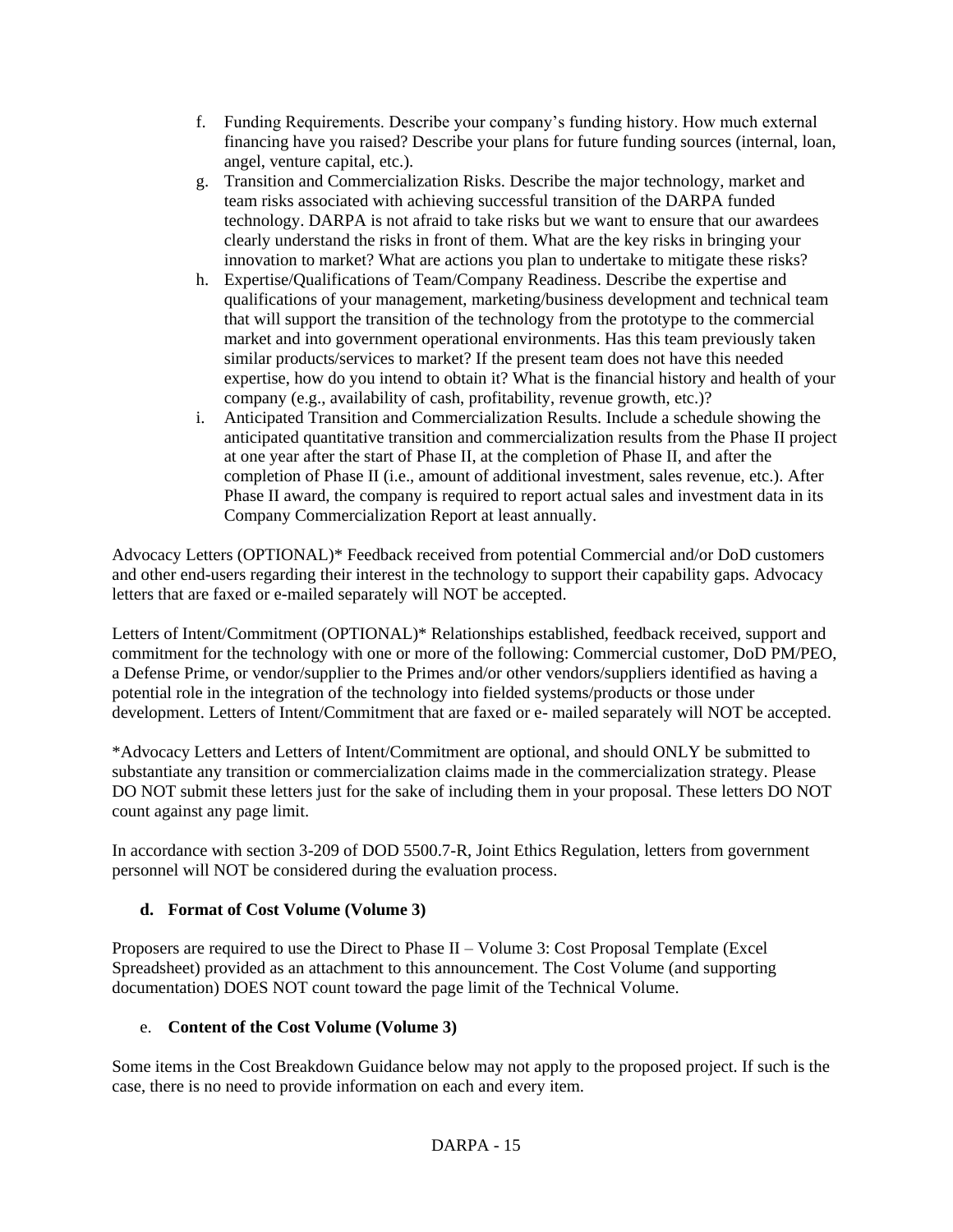ALL proposed costs should be accompanied by documentation to substantiate how the cost was derived. For example, if you proposed travel cost to attend a project-related meeting or conference, and used a travel website to compare flight costs, include a screen shot of the comparison. Similarly, if you proposed to purchase materials or equipment, and used the internet to search for the best source, include your market research for those items. You do not necessarily have to propose the cheapest item or supplier, but you should explain your decision to choose one item or supplier over another. It's important to provide enough information to allow contracting personnel to understand how the proposer plans to use the requested funds. If selected for award, failure to include the documentation with your proposal will delay contract negotiation, and the proposer will be asked to submit the necessary documentation to the Contracting Officer to substantiate costs (e.g., cost estimates for equipment, materials, and consultants or subcontractors). It is important to respond as quickly as possible to the Contracting Officer's request for documentation.

Cost Breakdown Guidance:

- 1. List all key personnel by name as well as by number of hours dedicated to the project as direct labor. Special tooling and test equipment and material cost may be included. The inclusion of equipment and material will be carefully reviewed relative to need and appropriateness for the work proposed. The purchase of special tooling and test equipment must, in the opinion of the Contracting Officer, be advantageous to the Government and should be related directly to the specific topic. These may include such items as innovative instrumentation and/or automatic test equipment. Title to property furnished by the Government or acquired with Government funds will be vested with DARPA; unless it is determined that transfer of title to the contractor would be more cost effective than recovery of the equipment by the DARPA.
- 2. Cost for travel funds must be justified and related to the needs of the project.
- 3. Cost sharing is permitted for proposals under this announcement; however, cost sharing is not required nor will it be an evaluation factor in the consideration of a proposal.
- 4. All subcontractor costs and consultant costs must be detailed at the same level as prime contractor costs in regard to labor, travel, equipment, etc. Provide detailed substantiation of subcontractor costs in your cost proposal. Enter this information in the Explanatory Material section of the online cost proposal form. The Supporting Documents Volume (Volume 5) may be used if additional space is needed.

For more information about cost proposals and accounting standards, see the DCAA publication titled "Audit Process Overview – Information for Contractors" available at: http://www.dcaa.mil.

# **f. Company Commercialization Report (Volume 4)**

The Company Commercialization Report (CCR) allows companies to report funding outcomes resulting from prior SBIR and STTR awards. The Company Commercialization Report (CCR) is required for Phase I and Direct to Phase II proposals. Please refer to the DoD STTR Program BAA for full details on this requirement. Information contained in the CCR will not be considered by DARPA during proposal evaluations.

# **g. Supporting Documents (Volume 5)**

In addition to required DoD documentation and certifications, small businesses may also submit additional documentation to support the Technical Volume (Volume 2) and the Cost Volume (Volume 3) in Volume 5.

# **h. Fraud Waste and Abuse (Volume 6)**